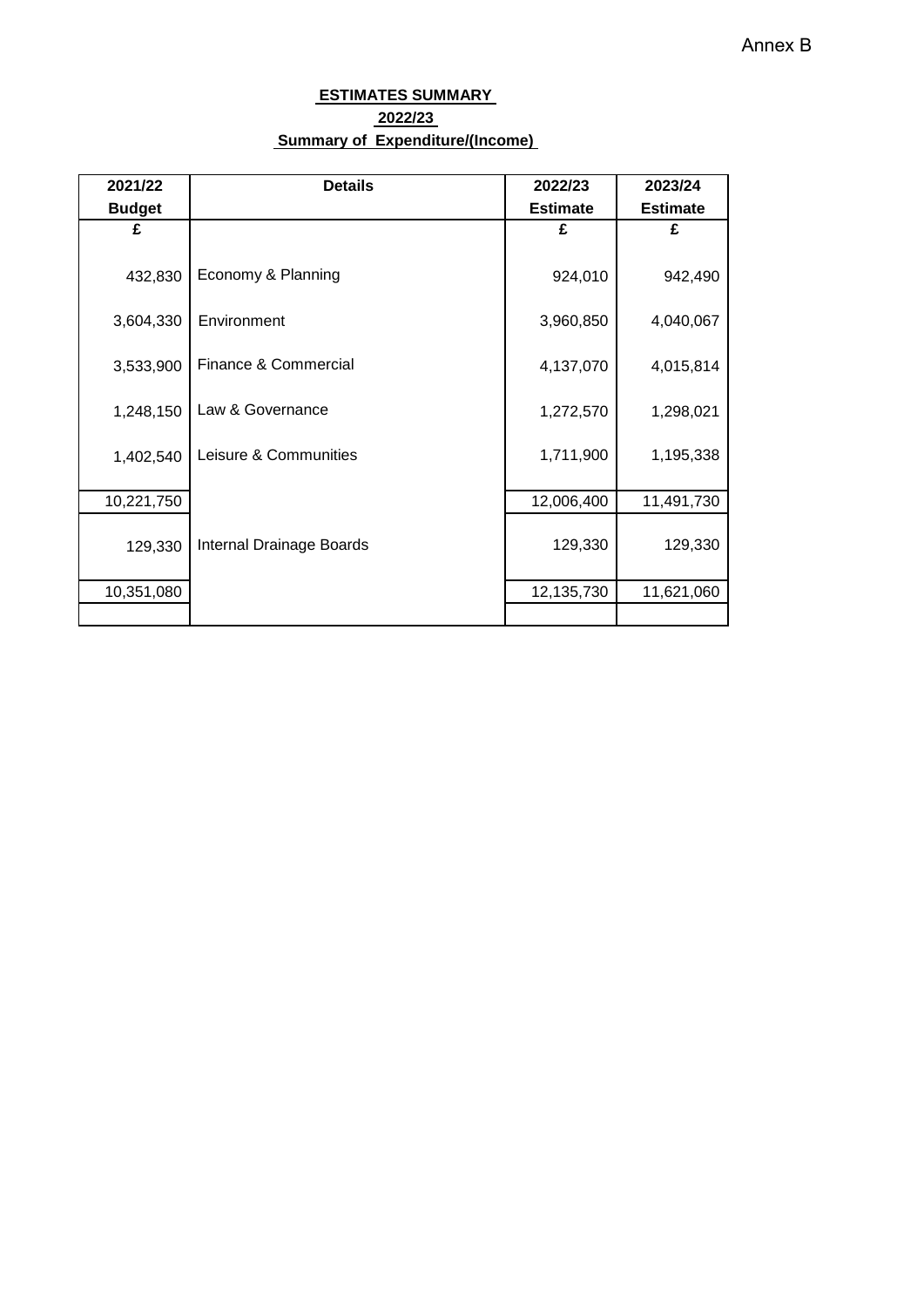### **Economy & Planning**

| LUVIIVIII W LIGHTIIII M |      |                |                 |                 |  |  |
|-------------------------|------|----------------|-----------------|-----------------|--|--|
| <b>SUMMARY</b>          |      |                |                 |                 |  |  |
| 2021/22                 | Page | <b>Details</b> | 2022/23         | 2023/24         |  |  |
| <b>Budget</b>           | No   |                | <b>Estimate</b> | <b>Estimate</b> |  |  |

| <b>Budget</b>    | No               |                                       | <b>Estimate</b> | <b>Estimate</b> |
|------------------|------------------|---------------------------------------|-----------------|-----------------|
| £                |                  |                                       | £               | £               |
| 950              | EP01             | <b>Community Development (HDC)</b>    | 11,150          | 11,373          |
| (420, 530)       | EP <sub>02</sub> | Workspace Management                  | (440, 640)      | (449, 453)      |
| 22,250           | EP03             | <b>Business Grants</b>                | 22,250          | 22,695          |
| 5,800            | EP04             | Environmental Grants & Initiatives    | 5,800           | 5,916           |
| 340,260          | EP <sub>05</sub> | <b>Business &amp; Economy</b>         | 653,830         | 666,907         |
| 38,550           | EP06             | <b>Grants &amp; Subscriptions</b>     | 38,550          | 39,321          |
| 81,610           | EP07             | Information Management                | 86,740          | 88,475          |
| (155, 380)       | EP08             | Development Management                | (132, 380)      | (135, 028)      |
| 226,710          | EP09             | <b>Planning Policy</b>                | 255,820         | 260,936         |
|                  | EP10             | <b>Registered Social Landlords</b>    |                 |                 |
| $(58, 110)$ EP11 |                  | Land Charges                          | (38, 480)       | (39, 250)       |
| 232,060          | EP12             | <b>Housing Services</b>               | 239,830         | 244,627         |
| $(3,050)$ EP13   |                  | <b>Housing Strategy</b>               | 45,690          | 46,604          |
|                  | <b>EP14</b>      | <b>Housing Standards</b>              |                 |                 |
| 72,430           | EP15             | Homelessness                          | 71,480          | 72,910          |
| 133,910          | EP16             | <b>Private Sector Housing Renewal</b> | 184,710         | 188,404         |
|                  | <b>EP17</b>      | <b>Housing Advice</b>                 |                 |                 |
| 43,780           | <b>EP18</b>      | <b>Building Control Partnership</b>   | 43,040          | 43,901          |
| 274,950          | <b>EP19</b>      | Communications                        | 287,910         | 293,668         |
| (403, 360)       | EP20             | Treadmills                            | (411, 290)      | (419, 516)      |
| 432,830          |                  | <b>NET EXPENDITURE</b>                | 924,010         | 942,490         |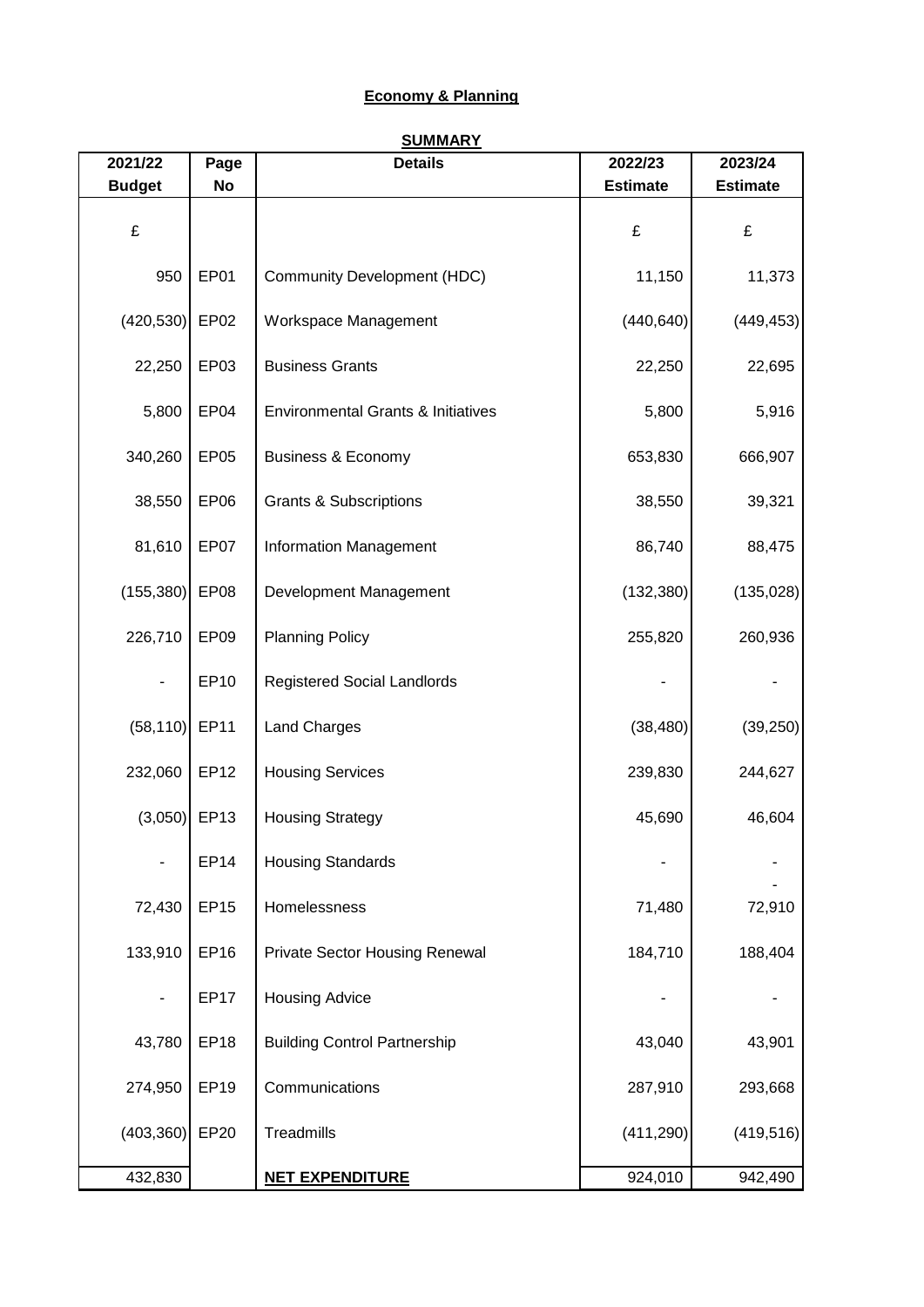# **Environment**

| 2021/22       | Page        | <b>Details</b>              | 2022/23         | 2023/24         |
|---------------|-------------|-----------------------------|-----------------|-----------------|
| <b>Budget</b> | <b>No</b>   |                             | <b>Estimate</b> | <b>Estimate</b> |
| £             |             |                             | £               | £               |
| 44,670        | <b>EV01</b> | <b>Emergency Planning</b>   | 42,930          | 43,789          |
| 549,360       | <b>EV02</b> | <b>Operational Services</b> | 592,290         | 604,136         |
| 658,310       | <b>EV03</b> | <b>Street Cleansing</b>     | 644,860         | 657,757         |
| 1,627,060     | <b>EV04</b> | <b>Waste Collection</b>     | 1,925,550       | 1,964,061       |
| (30, 260)     | <b>EV05</b> | Recycling                   | (53,650)        | (54, 723)       |
| 719,970       | <b>EV06</b> | <b>Environmental Health</b> | 771,140         | 786,563         |
| (35, 240)     | EV07        | <b>Food Safety</b>          | (25,980)        | (26, 500)       |
| (2, 240)      | <b>EV08</b> | Pest Control                | (12, 380)       | (12, 628)       |
| 39,140        | <b>EV09</b> | <b>Public Health</b>        | 40,830          | 41,647          |
| (310)         | <b>EV10</b> | Env Health Licensing        | (3,280)         | (3,346)         |
| (10, 460)     | <b>EV11</b> | <b>Pollution Reduction</b>  | (6,790)         | (6,926)         |
| 44,330        | <b>EV12</b> | Health & Safety At Work     | 45,330          | 46,237          |
| 3,604,330     |             | <b>NET EXPENDITURE</b>      | 3,960,850       | 4,040,067       |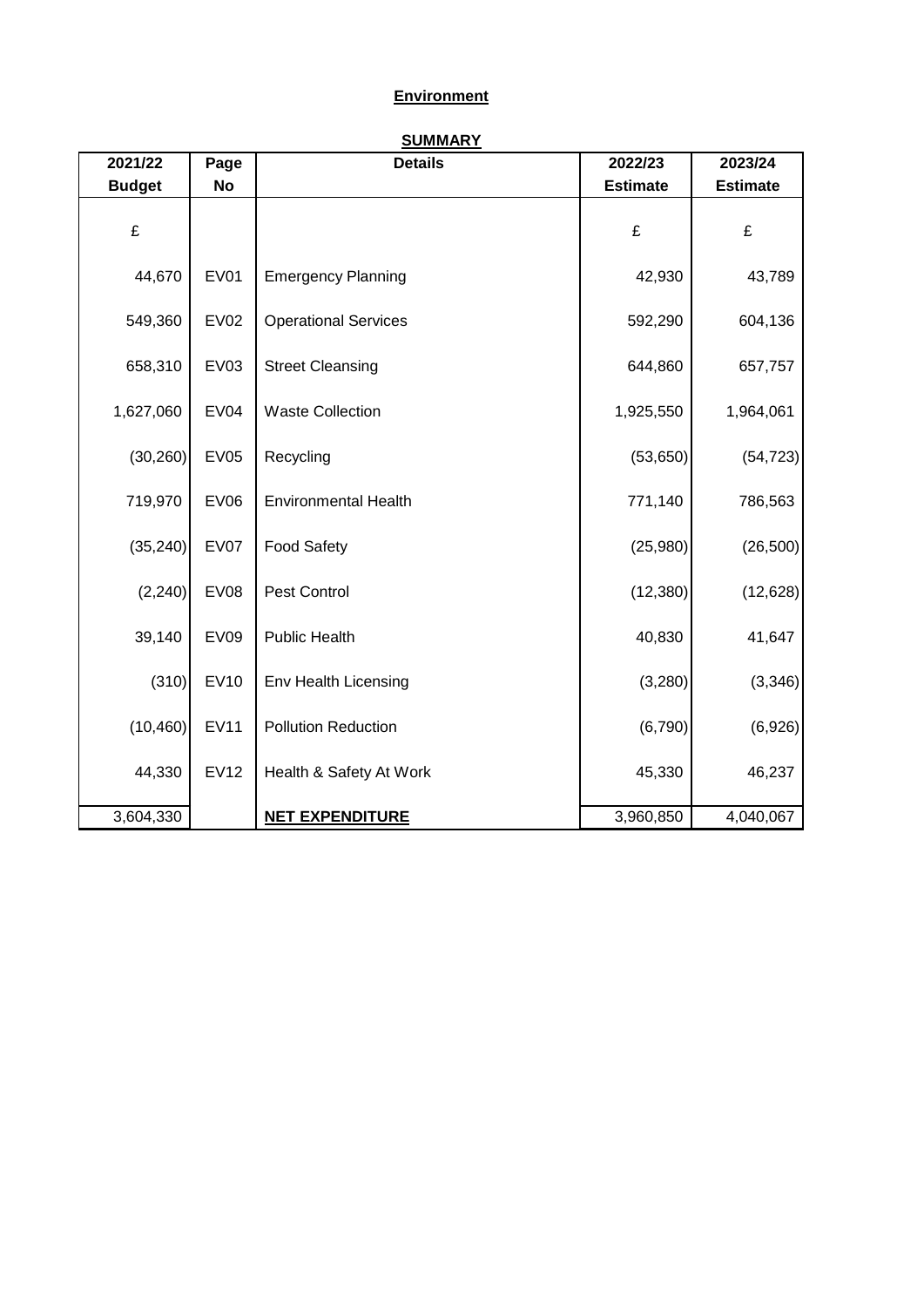# **Finance & Commercial**

| 2021/22       | Page        | <b>Details</b>                          | 2022/23         | 2023/24         |
|---------------|-------------|-----------------------------------------|-----------------|-----------------|
| <b>Budget</b> | <b>No</b>   |                                         | <b>Estimate</b> | <b>Estimate</b> |
| £             |             |                                         | £               | £               |
| 406,610       | FC01        | <b>Customer Services</b>                | 413,540         | 421,811         |
|               | FC02        | <b>Public Transport</b>                 | 29,500          | 30,090          |
| 65,530        | FC03        | Payroll                                 | 67,860          | 69,217          |
| 209,250       | FC04        | <b>Business Support</b>                 | 217,630         | 221,983         |
| (570, 600)    | <b>FC05</b> | Interest & Investment Income            | (319, 540)      | (325, 931)      |
| 191,680       | <b>FC06</b> | Corporate Management                    | 187,320         | 191,066         |
| 49,500        | FC07        | <b>Non Distributed Costs</b>            | 48,650          | 49,623          |
| 1,398,560     | <b>FC08</b> | Corporate Management & Support          | 1,407,930       | 1,232,091       |
| 508,610       | FC09        | Resources                               | 523,480         | 533,950         |
| (279, 820)    | <b>FC10</b> | <b>Housing Benefits</b>                 | (272, 530)      | (277, 981)      |
| (460, 160)    | <b>FC11</b> | <b>Local Tax Collection</b>             | (456, 160)      | (465, 283)      |
| 955,520       | <b>FC12</b> | <b>Revenues &amp; Benefits Services</b> | 1,107,810       | 1,129,966       |
| 159,910       | <b>FC13</b> | Reprographics                           | 161,840         | 165,077         |
| 871,000       | <b>FC14</b> | <b>ICT Services</b>                     | 990,290         | 1,010,096       |
| 28,310        | <b>FC15</b> | Commercialisation                       | 29,450          | 30,039          |
| 3,533,900     |             | <b>NET EXPENDITURE</b>                  | 4,137,070       | 4,015,814       |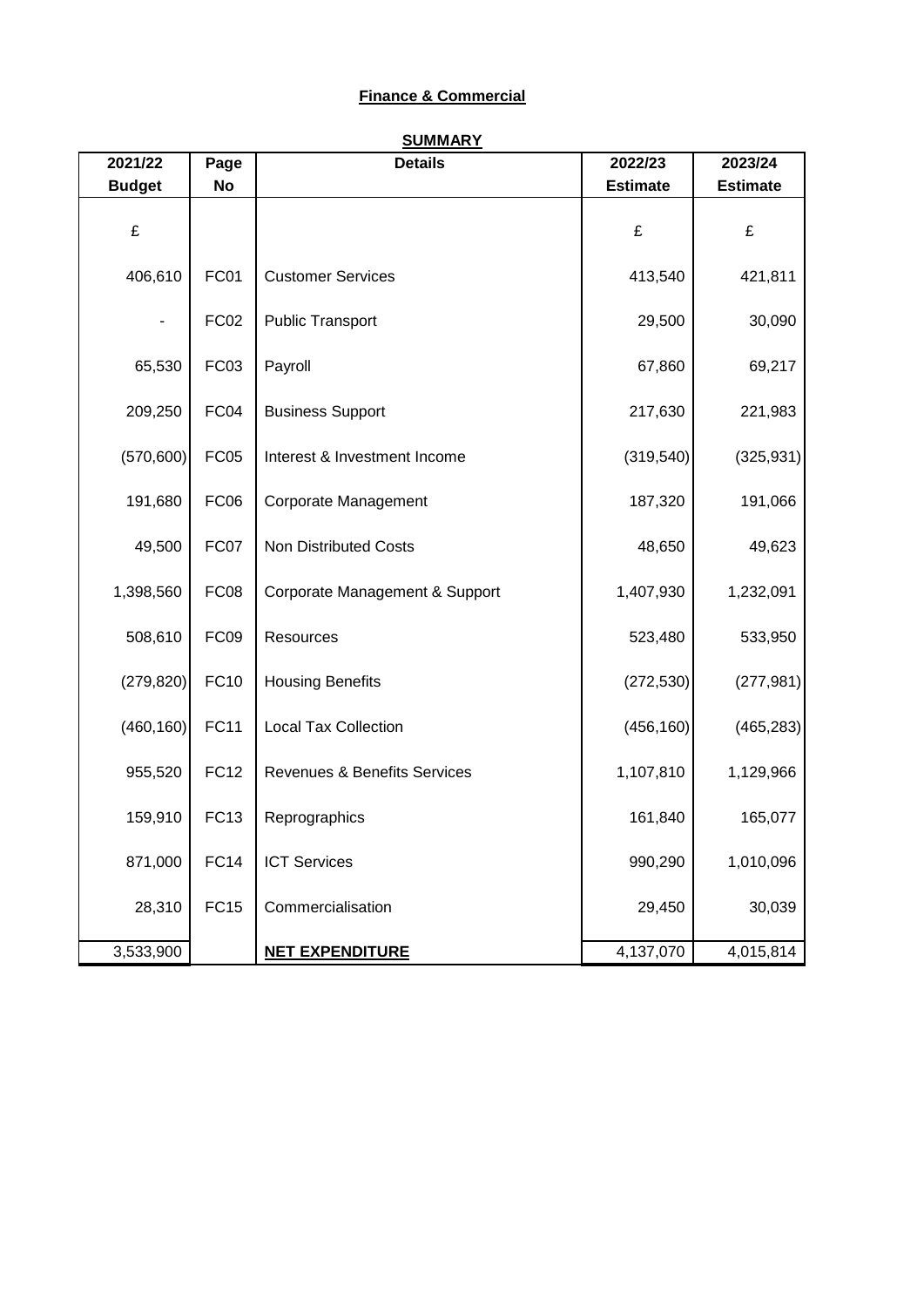### **Law & Governance**

| 2021/22       | Page        | <b>Details</b>             | 2022/23         | 2023/24         |
|---------------|-------------|----------------------------|-----------------|-----------------|
| <b>Budget</b> | No          |                            | <b>Estimate</b> | <b>Estimate</b> |
| £             |             |                            | £               | £               |
| 418,230       | <b>LG01</b> | <b>Democratic Services</b> | 418,540         | 426,911         |
| 57,210        | <b>LG02</b> | <b>Committee Services</b>  | 59,500          | 60,690          |
| 140,610       | LG03        | Elections                  | 149,530         | 152,521         |
| 345,300       | LG04        | Personnel                  | 356,740         | 363,875         |
| 316,400       | <b>LG05</b> | <b>Legal Services</b>      | 308,910         | 315,088         |
| (29,600)      | LG06        | Licensing                  | (20, 650)       | (21,063)        |
| 1,248,150     |             | <b>NET EXPENDITURE</b>     | 1,272,570       | 1,298,021       |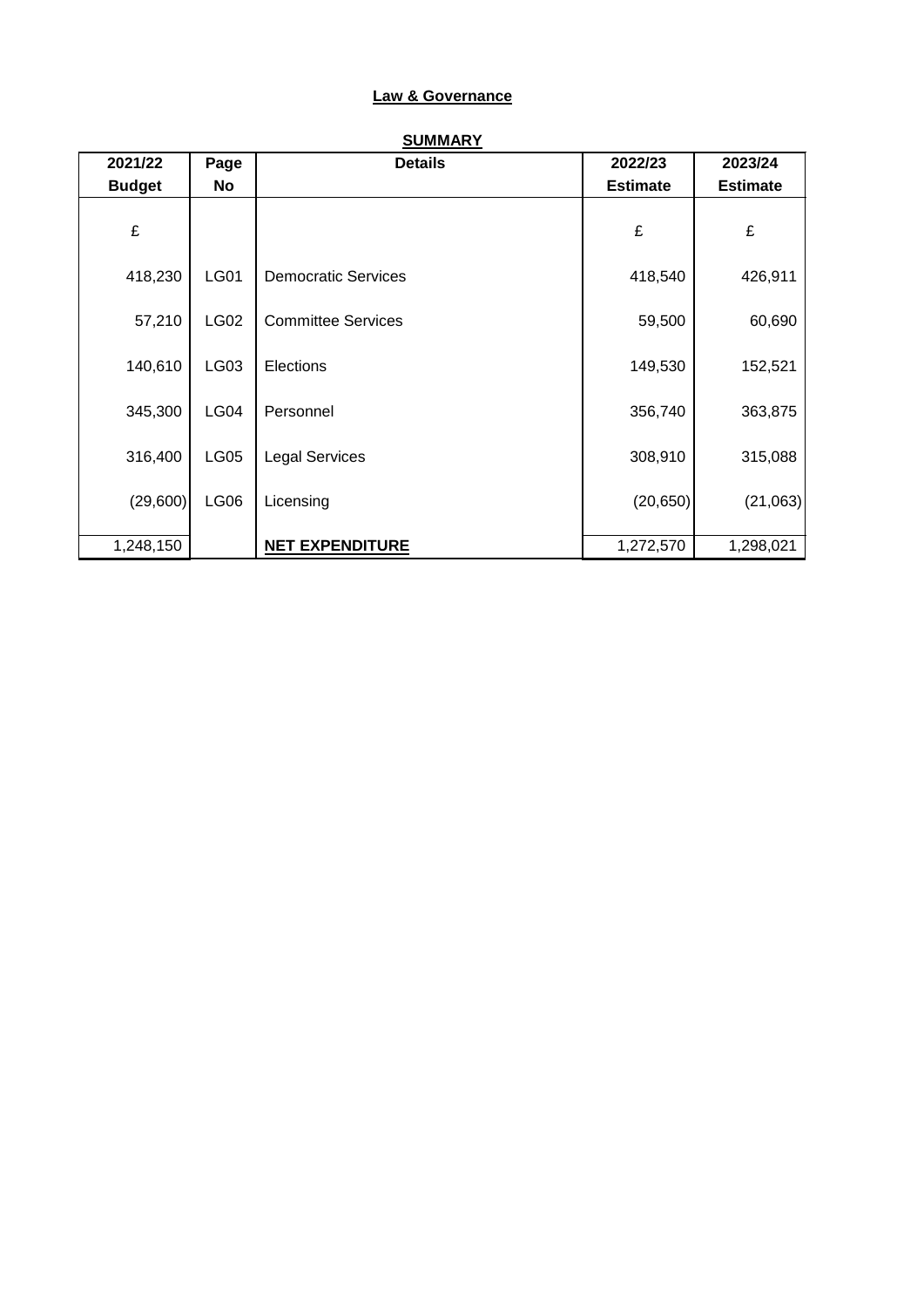# **Leisure & Communities**

| 2021/22       | Page             | <b>Details</b>                        | 2022/23         | 2023/24         |
|---------------|------------------|---------------------------------------|-----------------|-----------------|
| <b>Budget</b> | No               |                                       | <b>Estimate</b> | <b>Estimate</b> |
| £             |                  |                                       | £               | £               |
| 133,250       | LC01             | <b>CCTV</b>                           | 138,550         | 141,321         |
| 21,000        | LC <sub>02</sub> | <b>Community Safety (HDC)</b>         | 21,990          | 22,430          |
| 4,290         | LC03             | <b>Community Safety (Partnership)</b> | 9,780           | 9,976           |
|               | LCO4             | Arts Development                      |                 |                 |
|               | <b>LC05</b>      | Lifestyles                            | 4,000           | 4,080           |
| 2,920         | LCO6             | Hambleton Forum                       | 2,920           | 2,978           |
| 24,750        | LC07             | Sports Dev & Community Recreation     | 30,710          | 31,324          |
| (188,030)     | LC08             | Northallerton Leisure Centre          | (145, 650)      | (148, 563)      |
| 183,930       | LCO9             | <b>Stokesley Leisure Centre</b>       | 216,120         | 220,442         |
| 131,020       | <b>LC10</b>      | <b>Bedale Leisure Centre</b>          | 152,790         | 155,846         |
| 287,560       | <b>LC11</b>      | <b>Thirsk Swimming Pool</b>           | 48,120          | 49,082          |
| (2,540)       | LC12             | Thirsk All Weather Pitch              | (480)           | (490)           |
| 32,280        | LC13             | <b>Galtres Centre</b>                 | 33,080          | 33,742          |
| 19,690        | LC14             | Playing Fields and Open Spaces        | 20,040          | 20,441          |
| 190,280       | <b>LC15</b>      | Leisure Services                      | 739,420         | 203,408         |
| 377,830       | LC16             | <b>Facilities Unit</b>                | 398,860         | 406,837         |
| 538,650       | LC17             | Design And Maintenance                | 556,490         | 567,620         |
| 292,410       | <b>LC18</b>      | <b>Administrative Buildings</b>       | 302,090         | 308,132         |
|               | LC19             | Defences Against Flooding             |                 |                 |
| 5,270         | LC20             | Cemeteries & Closed Churchyard        | 5,270           | 5,375           |
| (848,930)     | <b>LC21</b>      | Off Street Parking                    | (847, 770)      | (864, 725)      |